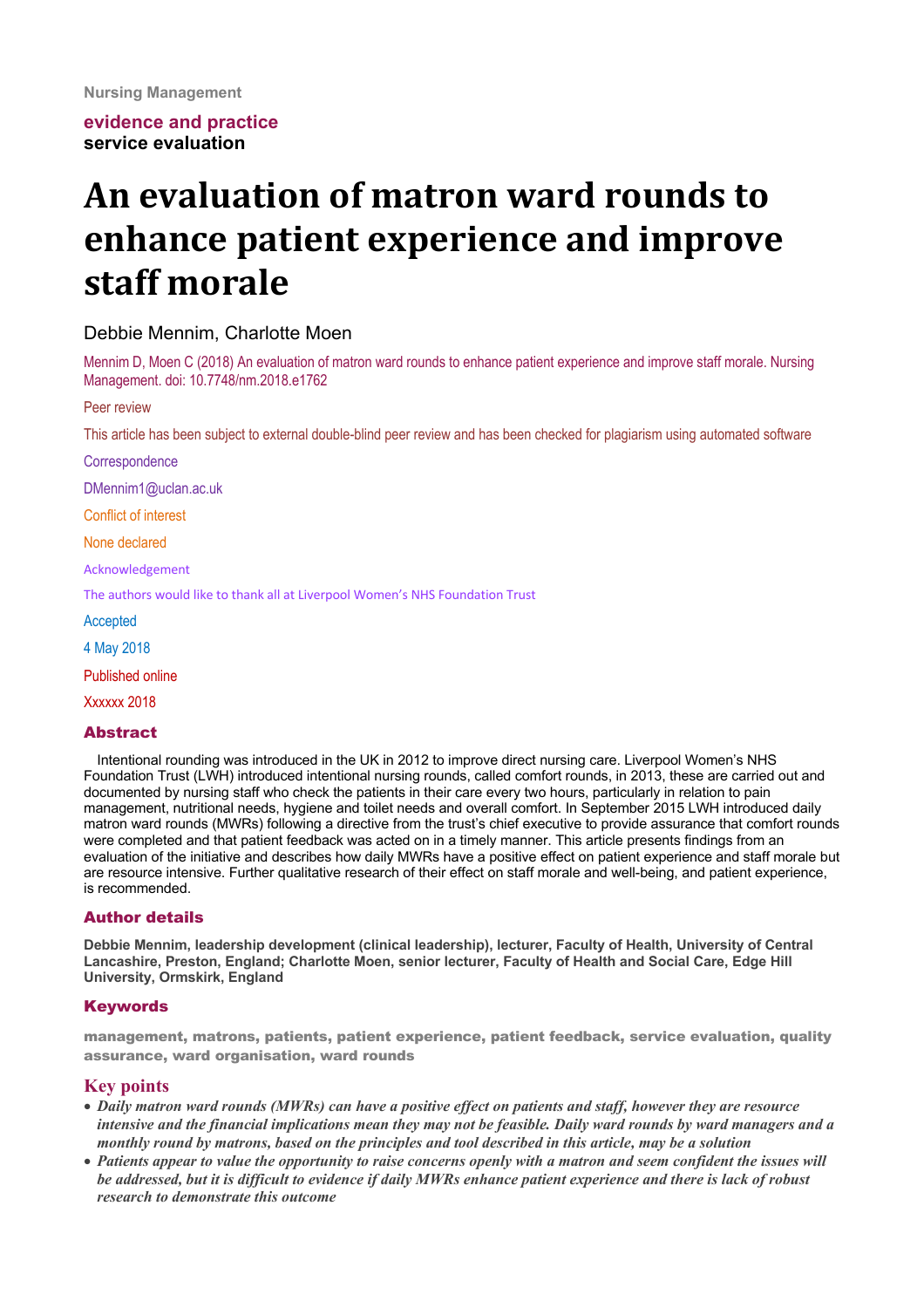#### • *Research is required to explore patients' views of the role of matrons and to determine if there is a link between staff morale/well-being and patient experience*

# **Introduction**

Intentional rounding originated in the US as a proactive approach to improving patient care (Studer Group 2007). It was introduced in the UK in 2012 in response to recommendations by the prime minister to improve direct nursing care (Department of Health (DH) 2012a) and supported by the Releasing Time to Care Programme (NHS Institute for Innovation and Improvement 2010**[Q1 Is this 2008?]**) and endorsed by the Nursing and Care Quality Forum (2012). Along with other NHS trusts in England, Liverpool Women's NHS Foundation Trust (LWH) introduced regular intentional nursing rounds on all inpatient wards in 2013. These are called 'comfort rounds' at LWH and are carried out and documented by nursing staff on a two-hourly basis**[Q2 Does this mean every two hours here?]** for all inpatients. Comfort rounds are a formalised process where nursing staff conduct regular checks on the patients in their care, with a focus on pain management, nutritional needs, hygiene and toilet needs and overall comfort to improve patient experience (Fitzsimons et al 2011).

#### **Background**

Daily matron ward rounds (MWRs) at LWH were introduced in September 2015 following a directive from the chief executive to provide assurance to the trust that comfort rounds were being completed and patient feedback was acted on in a timely manner. The MWRs were in addition to the two-hourly comfort rounds completed by ward nursing staff and were undertaken by the matron, or deputy matron in their absence, every weekday excluding bank holidays. Initially the MWRs were a scoping exercise to determine if the comfort rounds were completed and to identify further actions. This demonstrated that rich information about patient experience could be captured through real-time patient feedback, however there was no formal tool in place to document this. So to capture this information a daily MWR tool was developed by the matron, deputy director of nursing and midwifery (DDNM) and head of audit.

The aim was to evaluate the effect of these daily MWRs in two gynaecology inpatient wards at LWH. The project was approved by the trust's research and development department and DDNM and received project registration from Edge Hill University Faculty of Health and Social Care Research Ethics Committee. Before starting the project ethical issues were considered in accordance with the Healthcare Quality Improvement Partnership guide (Brain et al 2011). The project used existing nationally validated patient and staff data collection processes and tools and did not therefore require ethical approval (NHS Research Authority 2016)**[Q3 This does not appear in the reference list at the end. Please provide a reference]**.

A literature review was undertaken using Cinahl, Medline, Academic Search Premier Databases and the university's Discover More database to inform the project. However, this did not generate a significant amount of literature on the role of ward nursing staff undertaking regular intentional rounds, and no literature was identified on matrons undertaking regular ward rounds and the effect of this on patient experience and staff satisfaction.

## **Aims**

The aims of the project were:

- » To enhance inpatient experience by providing patients with a regular opportunity for a one-to-one discussion with the matron to explore their experiences.
- » To provide assurance to the trust's executive board that comfort rounds are completed.
- » To explore nursing staff morale and to determine if they feel listened to, valued and supported.

#### **Methodology**

Kotter's (2012) change management framework was applied using an appreciative inquiry approach (Jones 2010, Richer et al 2010, Trajkovski et al 2013). Obtaining commitment from the ward managers was crucial and they welcomed the matron's regular presence on the wards from the outset.

A pivotal part of the project was to evaluate the effect of the MWRs on staff through the existing monthly staff survey, and this was an opportunity to engage with nursing teams on a diarised daily basis and increase visible leadership (Francis 2013). The MWRs provided instant patient feedback and matrons gave individual nurses feedback from patients at the end of each round (Goleman 2004).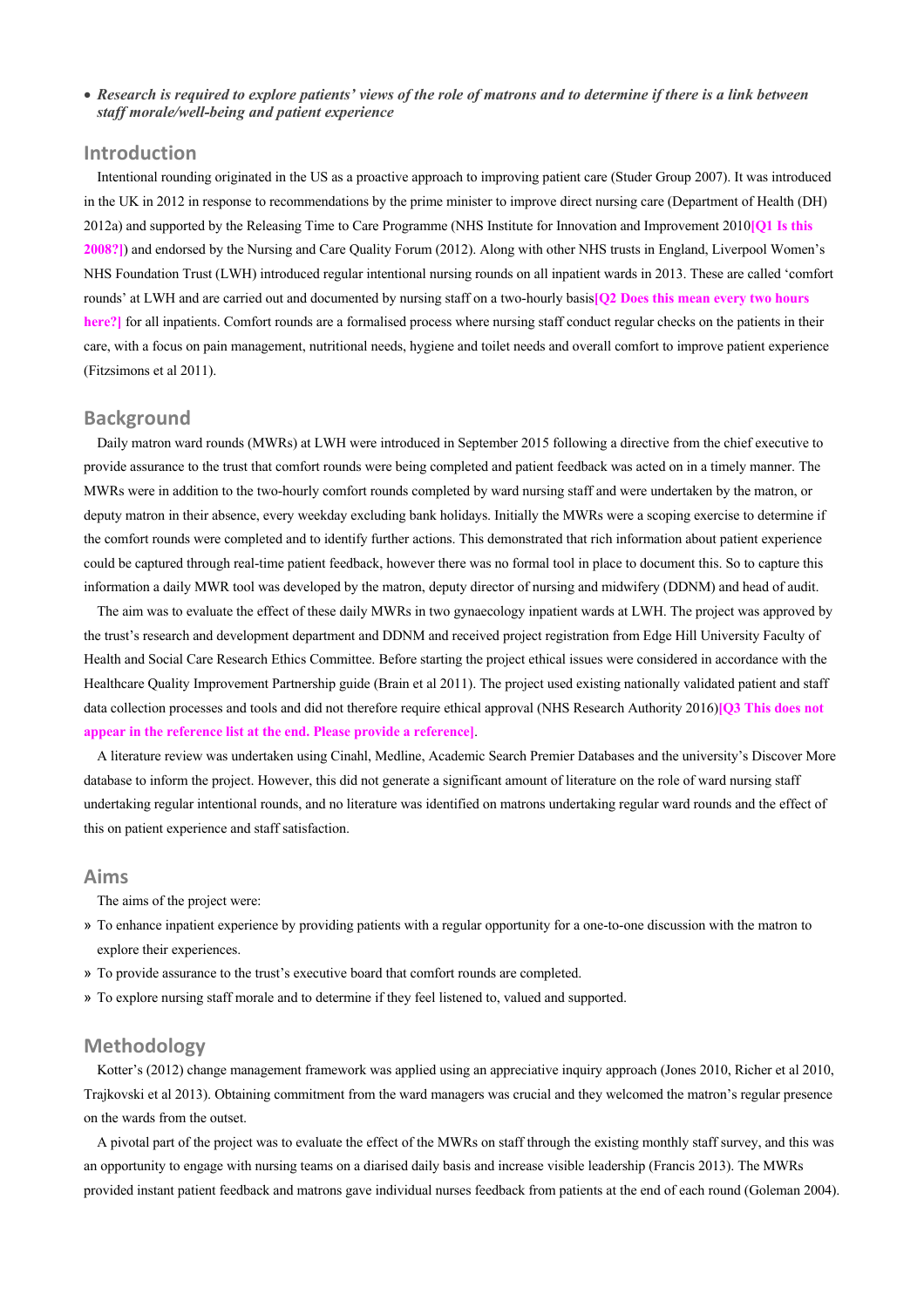Over a five-month period (September 2015 to January 2016) data were collated on two wards, an oncology ward (Ward 1) and a benign gynaecological ward (Ward 2), from the Friends and Family Test (FFT), Patient Advice and Liaison Service (PALS), formal patient complaints, and the staff survey and completion of comfort rounds. Data were measured against information from a comparative five-month timeframe (September 2014 to January 2015).

## **Findings**

#### **Project aim: to enhance patient experience**

Results from the FFT demonstrated that, apart from November 2015, scores remained consistently high on ward 1 (over 9.2 out of a maximum score of 10). FFT scores on ward 2 varied throughout the project but began to improve towards the end in comparison to the lowest score of 8.2 in October 2014 to approximately 9.7 in January 2016. There was a reduction in the FFT response rate on both wards during the project and it is possible that patients believed there was no need to complete the FFT card on discharge because the daily MWRs enabled them to give direct feedback about their care and experience.

Patient complaints are recorded in two formats at LWH, a PALS issue, which aims to resolve issues informally, and a formal written complaint. There was no difference in the number of complaints/PALS issues for either ward between September 2014 and January 2015, and September 2015 and January 2016. During the project, ward 2 received 80% (*n=*4) of the overall number of complaints/PALS issues and ward 1 received 20% (*n=*1). Ward 1 is an oncology ward and patients are admitted for longer periods which increases the opportunity for nursing staff to build relationships with patients. The Health and Social Care Information Centre (HSCIC) (2016) reported that complaints relating to clinical oncology are one of the lowest areas accounting for just 0.6% of all patient complaints. Ward 2 has a higher patient turnover and subsequently there are different demands on nursing staff due to the faster pace of working. Although the overall complaint numbers were low (*n=*5) there was a peak during the winter months with an increase on ward 2 (*n=*3) in November 2015 and on ward 1 (*n=*1) in January 2016. The number of complaints/PALS issues received for ward 1 and ward 2 are displayed in Figures 1 and 2.

# **Figure 1. The number of complaints/Patient Advice and Liaison Service (PALS) concerns received for ward 1**

#### **Figure 2. The number of complaints/ Patient Advice and Liaison Service (PALS) concerns received for ward 2**

These figures are not mirrored nationally as the HSCIC (2016) reported an increase in quarter two (July to September 2015). Quarter four data were not available at the time of writing. As LWH is a specialist trust the national winter bed pressures do not affect patient throughput and activity, so this could not have influenced the peak in complaints during this period. However, the reduction in activity due to the bank holidays required scheduling of extra theatre lists to maintain activity. The staff sickness rate on ward 1 in January 2016 was 1.65% which is well below the trust's threshold level of 3.5% and was therefore unlikely to have affected patient care and experience. Conversely, the sickness rate on ward 2 in November 2015 was 3.77% of which 65% was ongoing long-term sickness absence.

Francis (2013) identified that sickness absence rates affect patient outcomes while Maben et al (2012) reported a significant link between patient outcomes and staff well-being, therefore it is reasonable to consider that the reduced staffing levels on ward 2 might have contributed to the peak in PALS concerns/complaints in November 2015. It could be argued that the increased demand for activity combined with staff sickness during the winter months led to the peak in complaints.

Three of the four complaints received during the project from ward 2 were PALS issues generated through the daily MWRS and two were reported directly to the matron on her ward round, one of which became a formal complaint. The remaining PALS issue was described in a letter sent to the matron following the patient's discharge. The patient had written to the matron as a result of meeting her during their inpatient stay. While there was no difference in the overall number of complaints/PALS issues for ward 2, it is possible that the three PALS issues generated during the MWRs might not have been raised if patients had not had the opportunity to discuss them during the ward rounds.

Although one PALS issue became a formal complaint it is possible that raising concerns directly to a senior nurse prevented the other two from becoming formal complaints. It was clear that patients valued the opportunity and felt able to raise concerns openly with the matron which suggests the ward rounds enhanced patients' experiences. The patients who raised concerns during the ward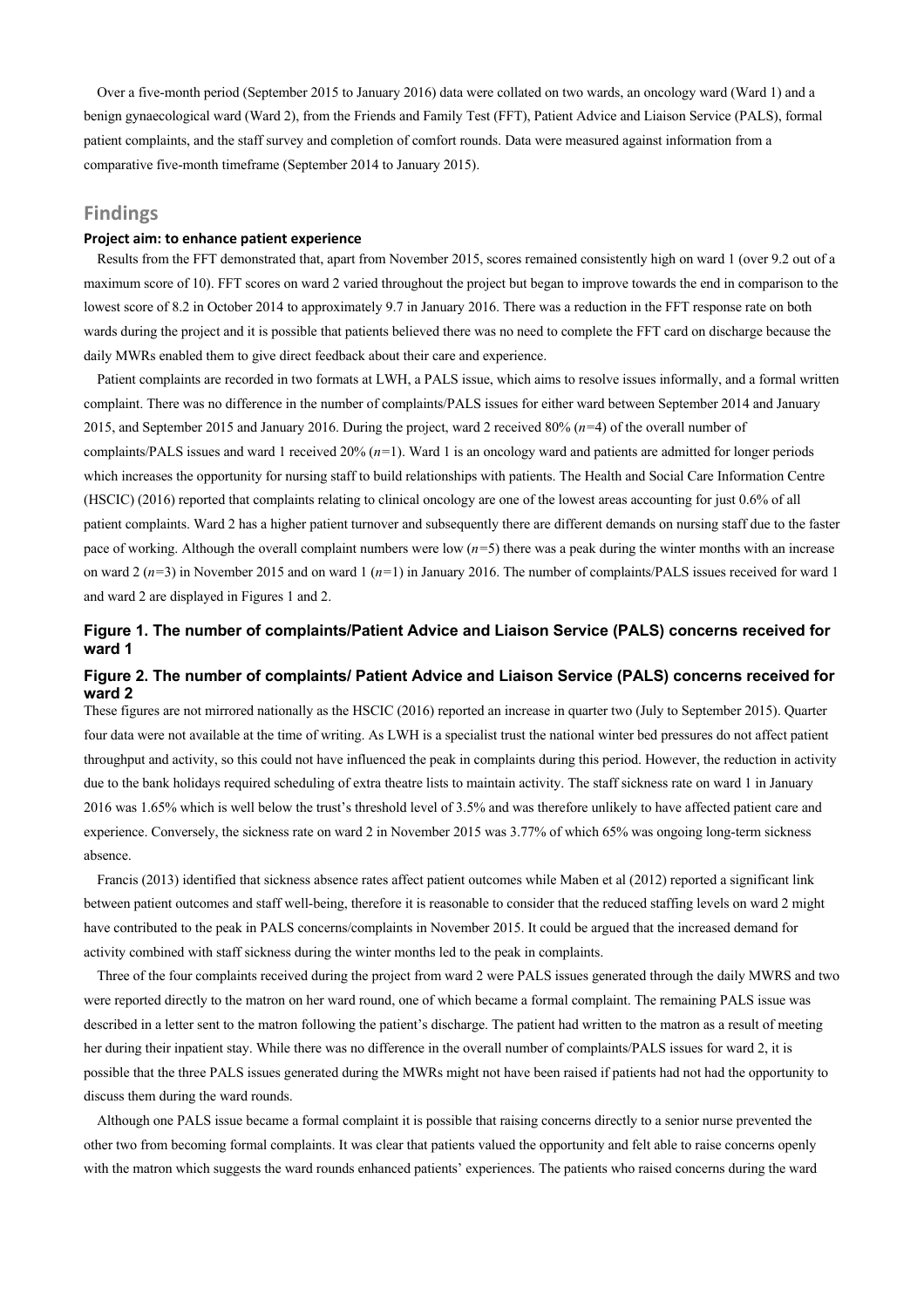rounds appeared confident that the issues would be addressed. However, it is difficult to evidence that the project has enhanced patient experience and there is an absence of robust studies to demonstrate this outcome (Forde-Johnston 2014).

#### **Project aim: to provide assurance that comfort rounds are completed**

Following the introduction of the MWRs the completion of comfort rounds was monitored from November 2015 to January 2016 using the daily MWR tool which captured the number of inpatients and the number of completed comfort round charts. The completion rates remained steady on ward 1 averaging at 97.3% and increased and plateaued on ward 2 in January 2016 at 92%. There is no comparable data as compliance had not been robustly audited since the introduction of comfort rounds in 2013. This suggests the daily MWRs contributed to the comfort round completion rates during the project.

#### **Project aim: to explore staff morale**

The trust undertakes a voluntary monthly anonymous staff survey and the overall response rate more than doubled from 3.6% to 7.6% during the project. This is largely due to the high response in September 2015 which yielded a combined response rate of 24 equating to 47.6% of staff across both wards. The annual NHS national staff survey (NSS) is launched in September and continues until the end of December. The trust encourages staff to engage with the NSS throughout September, therefore the increased response to the in-house staff survey in September 2015 could be attributed to this, although results from the September 2014 in-house survey do not reflect this. The daily MWRs also started in September 2015. It could be argued that as the 2014 NSS (NHS England 2015) reported lack of visible leadership as a concern among staff, the daily presence of a matron on the wards was an incentive for staff to engage with the local survey. This supports Alimo-Metcalfe and Alban-Metcalfe's (2008) engaging leadership style, adopted during the project.

The trust amended the staff survey questionnaire in August 2015, however there are similarities in the first seven questions in both surveys. Using the raw data and the seven similar questions it was possible to present comparable percentages of the amount of staff who responded positively, for example 'likely or extremely likely' and 'strongly agree or agree', to these questions between September 2014 and January 2015 and September 2015 and January 2016. During the project the positive responses ranged from 52.9% to 88.2% with marginal changes in percentage rates, the positive responses to four of the questions reduced a little, one stayed the same and two improved slightly. Due to the minimal changes in positive responses and the low response rate the differences are not statistically significant.

Positivity rates for the three questions in both surveys that are most pertinent to staff feeling valued and supported (Table 1) do not demonstrate a statistically significant change overall. However, it is encouraging to note that the positive response rate to the three questions (Figure 3) increased during the project from an average of 33.3% in September 2014 to approximately 60% in September 2015.

| Table 1. In-house staff survey questions that relate to staff feeling valued and supported |                                                                       |
|--------------------------------------------------------------------------------------------|-----------------------------------------------------------------------|
| Staff survey used during September 2014 and January 2015                                   | Staff survey used during September 2015 and January 2016              |
|                                                                                            |                                                                       |
| Q5. The people I work with treat me with respect [Q4 Should these all                      | Q5. I am treated with respect by those I work with                    |
| be questions, eg Do the people you work with treat you with                                |                                                                       |
| respect? These questions all seem like the answers]                                        |                                                                       |
| Q6. I am able to make suggestions to improve the work of my                                | Q6. I know what is going on in the organisation/department and have a |
| team/department                                                                            | chance to contribute                                                  |
| Q7. We learn from mistakes and take action to prevent from happening                       | Q7. As an organisation we learn from mistakes and take action to      |
| again                                                                                      | prevent happening again                                               |

#### **Figure 3. Percentage of staff who responded positively to questions 5-7**

#### **Limitations**

The lack of reduction in patient complaints and PALS issues during the project suggests the MWRs may not have enhanced patient experience, although patients appear to value the opportunity to provide real-time feedback. This implies the tool used to measure the effect of the MWRs on patient experience is not fit for purpose, therefore it is difficult to evaluate the effect of the rounds on patient experience in depth. The current system does not allow for determining how soon after discharge the FFT cards are collated and there is no cut-off date for their return. It is also important to note that patient complaints can be submitted up to 12 months from the date of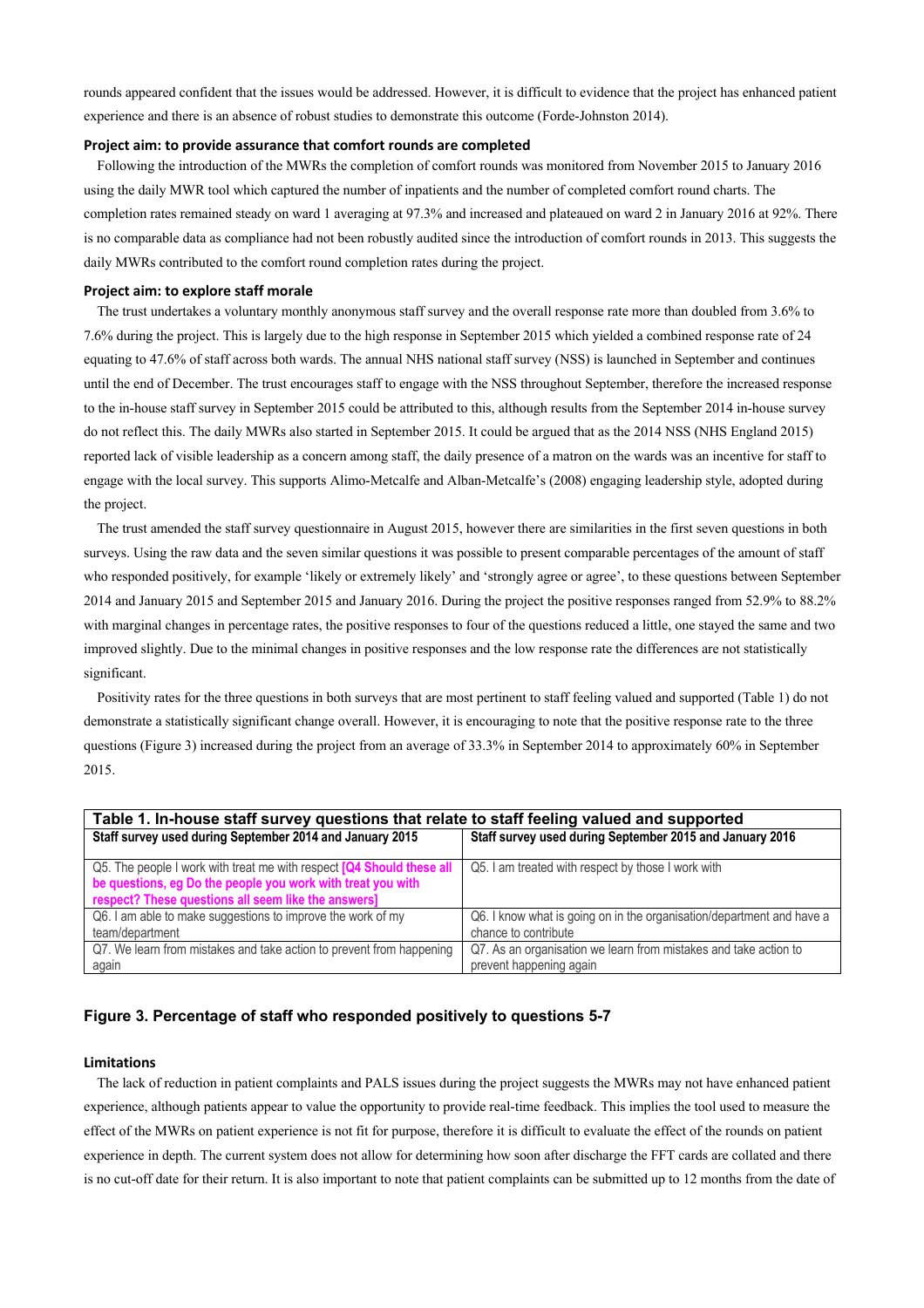the event or 12 months from the date the patient or next of kin first became aware of it. It is therefore possible that complaints related to patient experience during the project may be generated in the future.

The significance of staff views is also limited due to the historically low response rate and lack of staff engagement in the in-house staff survey.

#### **Conclusion**

In May 2016 the Nursing Framework for England was launched by the chief nursing officer for England (NHS England 2016) and focuses on 'leading change and adding value' in everything we do as nurses to ensure patients have the best experience possible at every stage of their journey.

This project suggests that daily MWRs have a positive effect on patients and staff, however they are resource intensive and the financial implications must be considered. Due to increasing financial pressures on NHS trusts (Ham et al 2016) MWRs may not be feasible.

The matron recommends that ward managers undertake daily rounds and that she undertakes a monthly ward round using the main principles and tool used during the project. Further, as staff and patients appear to appreciate seeing the matron on the wards a qualitative research study should be undertaken to explore their views of the matron's role and to determine if there is a link between staff morale/wellbeing and patient experience.

### References

Alimo-Metcalfe B, Alban-Metcalfe J (2008) Engaging Leadership. Creating Organisations That Maximise the Potential of Their People. Chartered Institute of Personnel and Development, London.

Brain J, Schofield J, Gerrish K et al (2011) A Guide for Clinical Audit, Research and Service Review. An Educational Toolkit Designed to Help Staff Differentiate Between Clinical Audit, Research and Service Review Activities. Healthcare Quality Improvement Partnership, England.

Carter B (2006) 'One expertise among many' – working appreciatively to make miracles instead of finding problems. Using appreciative inquiry as a way of reframing research. Journal of Research in Nursing. 11, 1, 48-63. **[Q5 This is not cited in the article. Please cite or delete from references]**

Department of Health (2012a) PM Announces New Focus on Quality and Nursing Care. Press release 6 January 2012. DH, London.

Department of Health (2012b) The NHS Friends and Family Test: Implementation Guidance. DH, London. **[Q6 This is not cited in the article. Please cite or delete from references]**

Fitzsimons B, Bartley A, Cornwell J (2011) Intentional Rounding: Its Role in Supporting Essential Care. www.nursingtimes.net/nursing-practice/clinicalzones/management/intentional-rounding-its-role-in-supporting-essential-care/5032316.article (Last accessed: 9 May 2018.)

Forde-Johnston C (2014) Intentional rounding: a review of the literature. Nursing Standard. 28, 32, 37-42.

Francis R (2013) The Mid Staffordshire NHS Foundation Trust Public Inquiry. Report of the Mid Staffordshire NHS Foundation Trust Public Inquiry. The Stationery Office, London.

Goleman D (2004) Working with Emotional Intelligence. Bloomsbury, London.

Ham C, McKenna H, Dunn P (2016) Tackling the Growing Crisis in the NHS: An Agenda for Action. www.kingsfund.org.uk/publications/articles/nhs-agenda-for-action (Last accessed: 9 May 2018.)

Health Research Authority (2016) Assessment Criteria and Standards Document.

file:///C:/Users/User/AppData/Local/Packages/Microsoft.MicrosoftEdge\_8wekyb3d8bbwe/TempState/Downloads/hra-approval-assessment-criteria-standardsdocument.pdf **[Q7 This is not cited in the article. Please cite or delete from references. The link is also not working, can you please provide a new link if this is to be referenced.]**(Last accessed:15 May 2018.)

Health and Social Care Information Centre (2016) Data on Written Complaints in the NHS 2015/16 Quarter 3. Experimental Statistics. HSCIC, England.

Jones R (2010) Appreciative inquiry: more than just a fad? British Journal of Healthcare Management. 16, 3, 114-122.

Kotter J (2012) Leading Change. Harvard Business Press Review, Boston MA. **[Q8 This is not cited in the article. Please cite or delete from references]**

Maben J, Peccei R, Adams M et al (2012) Exploring the Relationship Between Patients' Experiences of Care and the Influence of Staff Motivation, Affect and Wellbeing. National Institute for Health Research, London.

NHS England (2015) Staff Survey 2014 – Detailed Spreadsheets. www.nhsstaffsurveys.com/Page/1042/Past-Results/Staff-Survey-2014-Detailed-Spreadsheets (Last accessed: 25 October 2018.)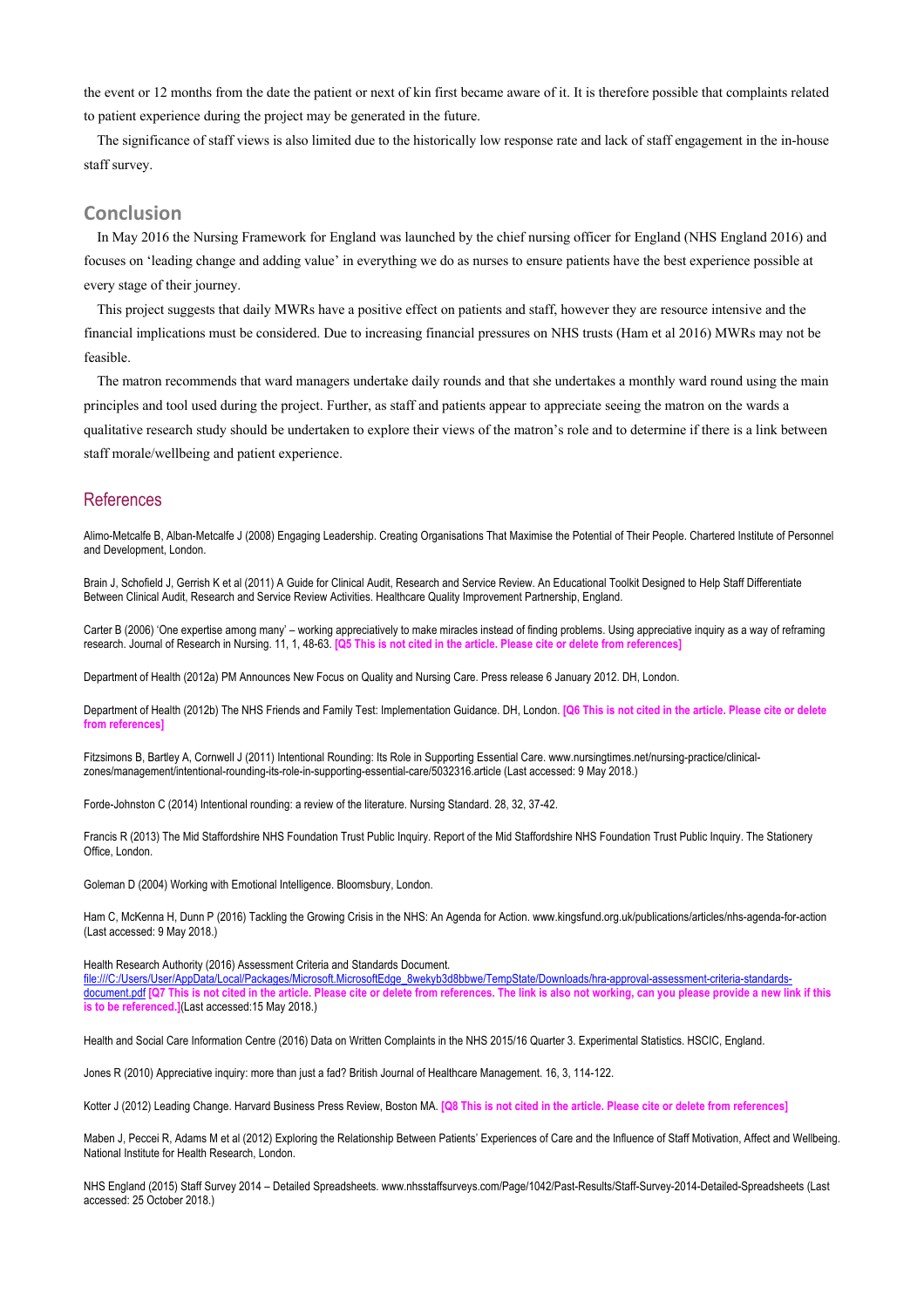NHS England (2016) Leading Change, Adding Value. A Framework for Nursing, Midwifery and Care Staff. NHS England, Redditch, England.

NHS Institute for Innovation and Improvement (2010)**[Q9 Is this 2008?]** Releasing Time to Care: The Productive Ward. NHS Institute for Innovation and Improvement, England.

Nursing and Care Quality Forum (2012) Letter to the Prime Minister. www.gov.uk/government/uploads/system/uploads/attachment\_data/file/216812/NCQF-letter-to-PM.pdf (Last accessed: 9 May 2018.)

Richer M, Ritchie J, Marchionni C (2010) Appreciative inquiry in health care. British Journal of Healthcare Management. 16, 4, 164-172.

Studer Group (2007) Hourly Rounding Supplement. The Studer Group, Pensacola FL.

Trajkovski S, Schmied V, Vickers M et al (2013) Implementing the 4D cycle of appreciative inquiry in health care: a methodological review. Journal of Advanced Nursing. 69, 6, 1224-1234.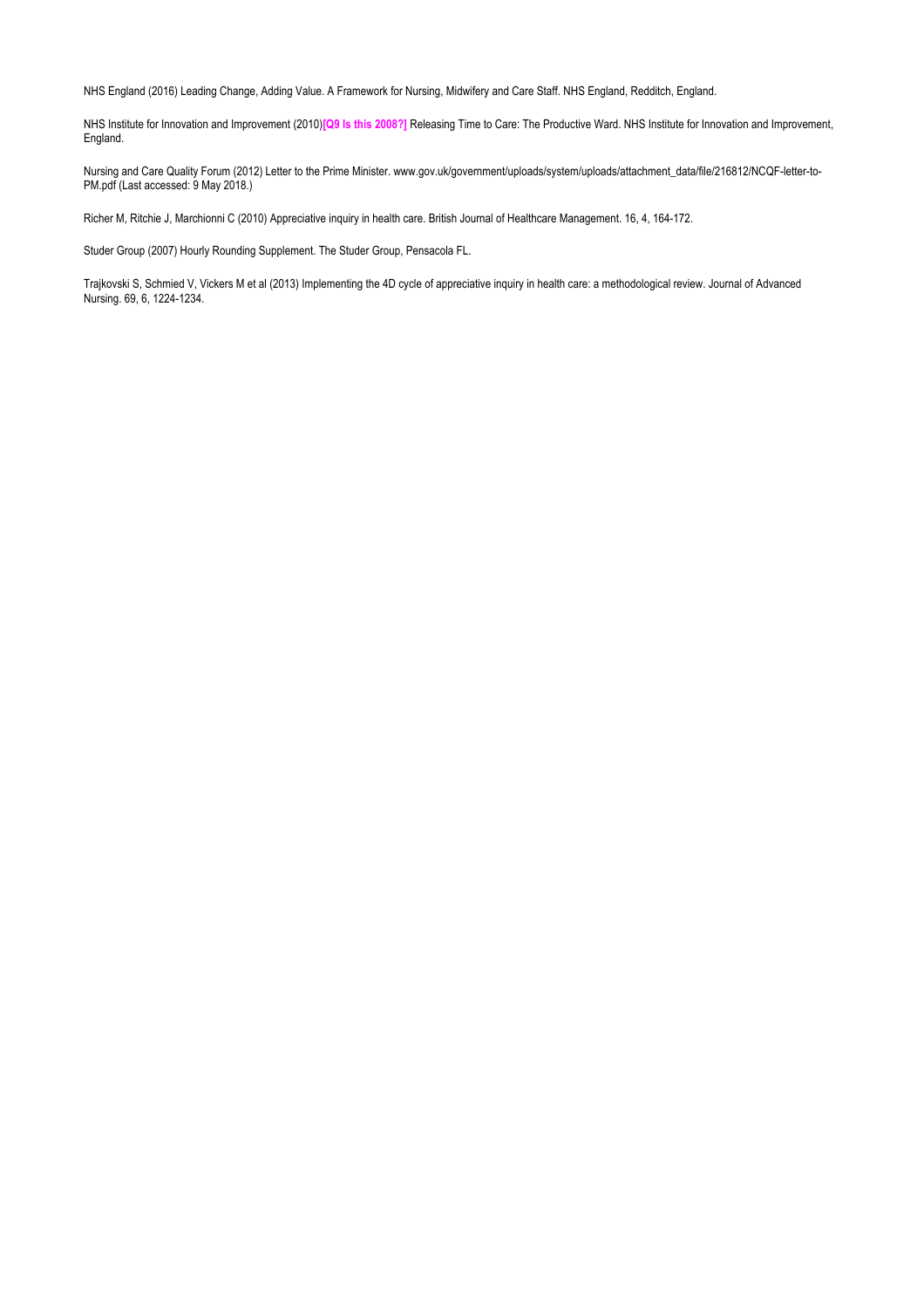

Figure 1. Number of complaints and patient advice and liaison service concerns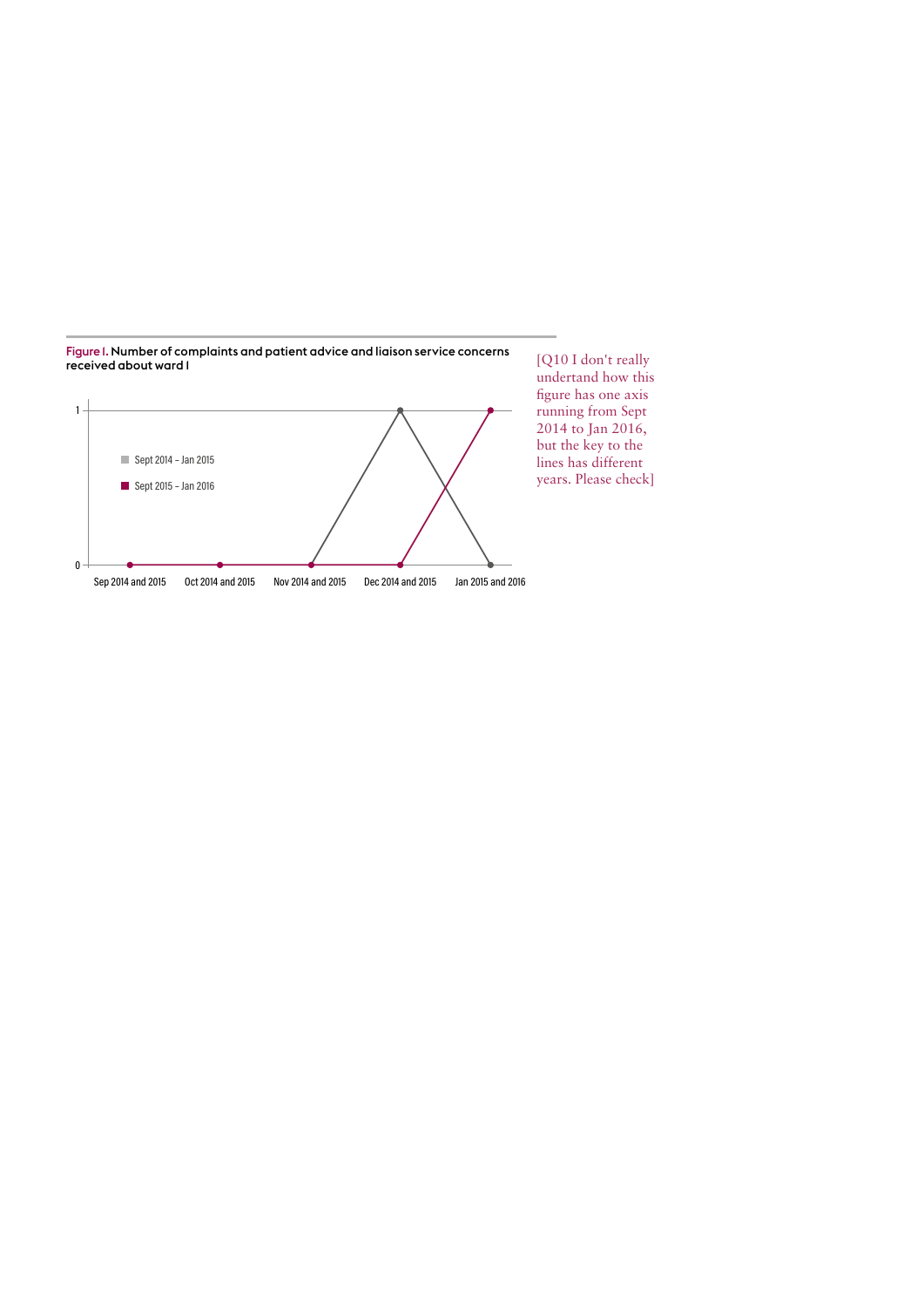

Figure 2. Number of complaints and patient advice and liaison service concerns received about ward 2